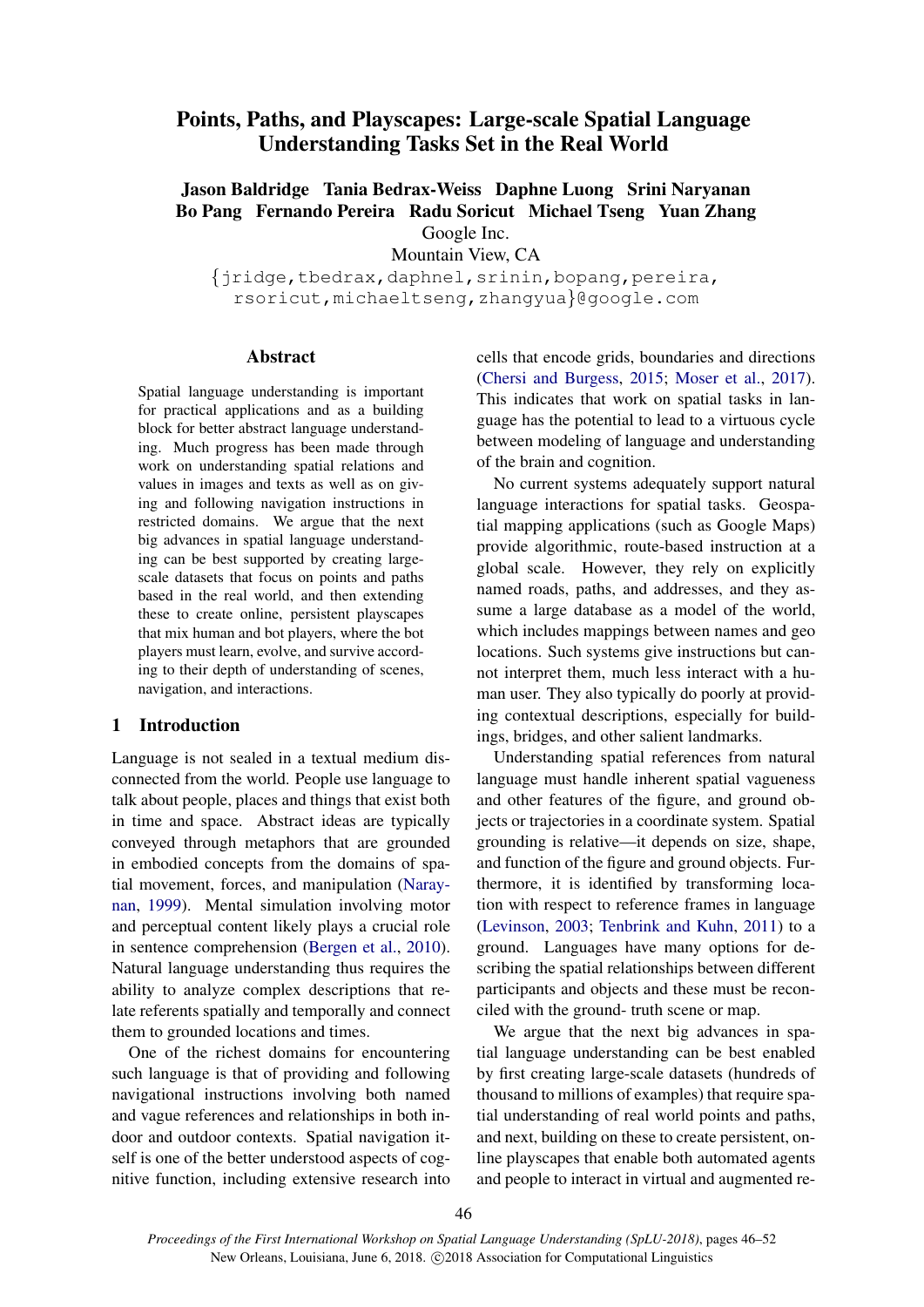ality environments.

Navigation involves traversal through a series of points, and each point can involve detailed scene understanding needs. Navigation is also an excellent link between the local (e.g., within a building) and the global (e.g., across a continent) variants of spatial tasks. Scene understanding—in both images and texts—is needed at both ends of this scale and in between. We expect that such a project provides challenges of high complexity, while also linking in to rich, already-available resources that connect both text and images to each other and to key metadata, including coordinates in both space and time.

## 2 Pillars and Principles

Here are some considerations as we begin a multiyear effort to create these resources.

#### 2.1 Data and annotation

Our goal is to create large-scale resources that encompass natural spatially oriented tasks that ordinary people accomplish every day.

Scale To be able to work with diverse locations (e.g., cities, theme parks, natural settings) across the world, we need large datasets associating language with spatially relevant points and paths—on the scale of *at least hundreds of thousands*.

Multilinguality For both theoretical and practical reasons, we cannot focus on just one language. Different languages have different spatial relations, often involving the three different frames of reference—relative, intrinsic, and absolute (Levinson, 2003)—in different ways. Navigational systems supporting vague reference off the grid are needed even more in locations where English and other majority languages are not spoken.

One way we already target multilinguality is via community-driven crowd-sourcing (Funk et al., 2018). In our approach, we intentionally cycle our iterations throughout the world and we involve developers from each locale because they have insights into how the local context affects how language is used and how the task is performed.

User-driven annotation We seek to complement previous efforts that have focused on finegrained linguistic annotation, such as Iso-Space (Pustejovsky, 2017). We will obtain scale through both crowd-sourcing and gaming environments that is, annotations that can be derived from competent language speakers (Chang et al., 2016). This places an emphasis on task evaluations with implicit feedback rather than prediction and evaluation of labels on text and images. Spatial tasks are natural fits for this strategy, since both evaluation metrics and reward functions (in reinforcement learning) can use spatial proximity to an end location (MacMahon et al., 2006; Chen and Mooney, 2011; Vogel and Jurafsky, 2010; Artzi and Zettlemoyer, 2013) or spatial configuration (Bisk et al., 2018; Misra et al., 2017; Tan and Bansal, 2018).

There are trade-offs between *model-driven* and *user-driven* corpus building. The former defines inventories of spatial relations and generating assignments that will cover them. This may omit phenomena or distinctions not covered in the model and requires considerable expertise and tooling—both of which increase cost and limit scale. User-driven annotation is more exploratory and may be limited by the preferences and tendencies of contributors. We will mitigate such effects by composing diverse crowds from various locales (Funk et al., 2018). Ultimately, we seek to create resources that contain language grounded in spatial relations that, by construction, include extralinguistic factors like vantage point, shared context, and other location-dependent world knowledge. We also expect this setting to support complementary non-linguistic spatial understanding approaches, such as Simultaneous Localization and Mapping (Cadena et al., 2016).

Sharing and privacy To facilitate accessibility and reproducibility, the source material used for building resources should be, wherever possible, unencumbered by copyright and be acquired with full permission from content creators. Location information brings with it significant privacy and ethical considerations. We will thus focus on locations in shared public spaces that avoid close connections to any person who helps create the data. We will develop our datasets using open resources such as Wikipedia and Open Street Maps combined with materials produced by (both paid and volunteer) crowd contributors who have granted permission in advance. Overall, our datasets and environments will be built—from start to finish to be compliant with the European Union's General Data Protection Regulation (Council of European Union,  $2016$ ).<sup>1</sup>

<sup>1</sup>https://www.eugdpr.org/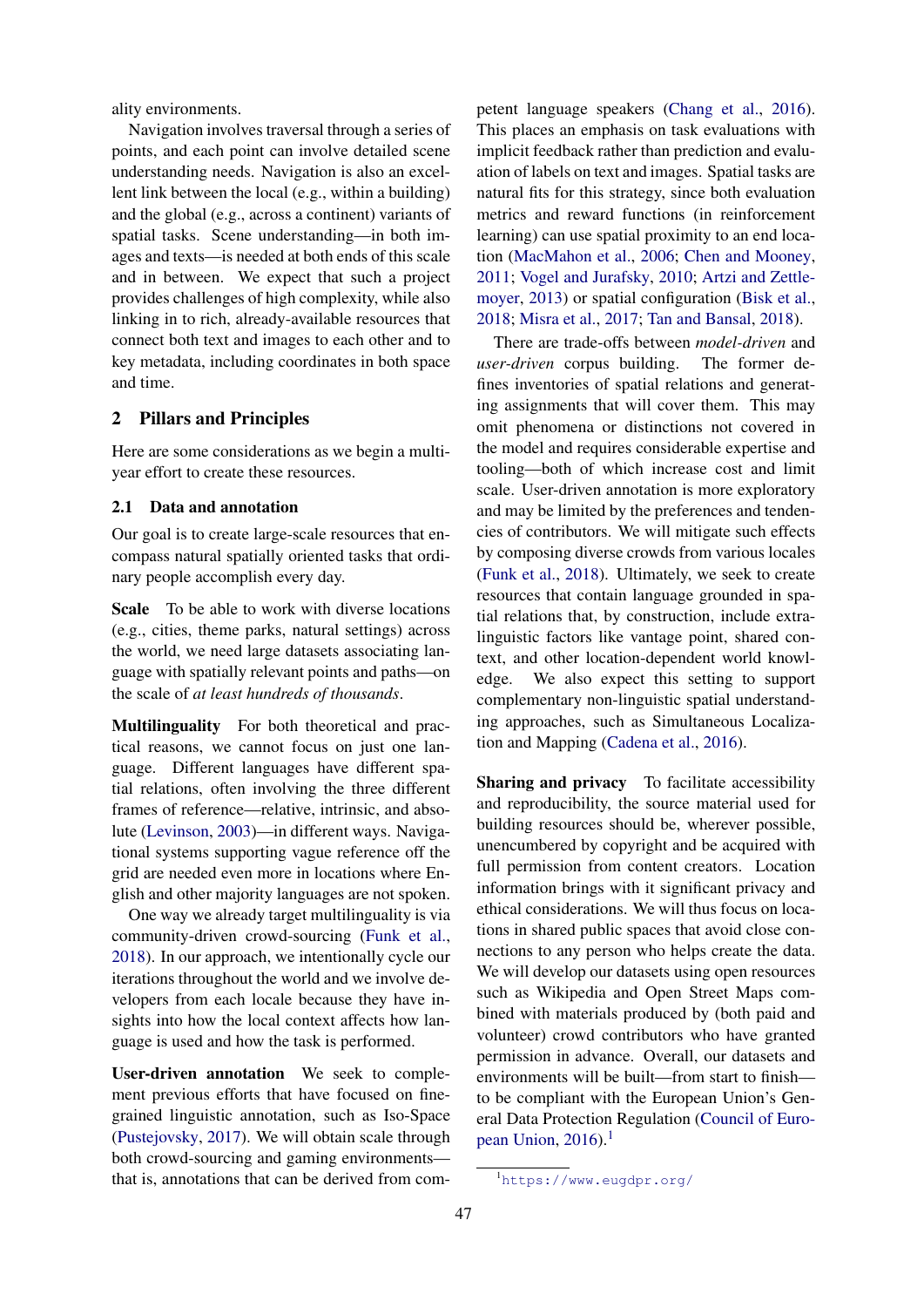#### 2.2 Task considerations

We emphasize the real world as the basis for spatial language understanding tasks, while allowing for a spectrum of resources from digitized real world artifacts to virtual environments to augmented real world interactions.

Real world emphasis. The natural starting point for building spatial language understanding capabilities is the real world itself. For example, spoken interfaces to mobile robots necessarily integrate vague reference and learning a local map through exploration (Thomason et al., 2015; Hanheide et al., 2017; Arkin et al., 2017). Unfortunately, working with physical robots brings additional challenges such as dealing with hardware calibration and failure. Thus, many researchers have opted instead to work with simulated environments that enable faster iteration on modeling and learning (Jänner et al., 2017; Hermann et al., 2017; Bisk et al., 2018), and some support both movement and manipulation (Yan et al., 2018).

Simulated environments, however, do not represent full real world messiness. It is thus interesting to consider a middle ground: working with high-fidelity simulations of the real world. For example, Anderson et al. (2017) introduce a visually grounded navigation task set in 3D simulations of actual houses. This requires both rich scene understanding and difficult language interpretation. We intend to work in this same mode, gathering digitized artifacts relating to real world locations including databases, texts, images, and more—to support complex and compelling tasks that can impact real world applications. In particular, we expect to achieve considerable scale on navigational tasks for walking through a campus or park.

First-person perspective. For at least some of the tasks we envision, human and machine agents will not have access to a God's eye view, like that available to mapping applications (with access to full geographic features via databases). Instead, such tasks must be solvable by interpreting visual and textual stimuli relevant to the locations. This should put a greater emphasis on challenging spatial descriptions and relationships rather than known and named routes. Nonetheless, maps as visual artifacts (e.g., PDFs) may be incorporated in some cases, giving automated agents the ability to use them as a hiker might use a paper map without access to a GPS-based mapping application.

Mirowski et al. (2018) is a recent example that takes a first-person perspective in a real world simulation, though one that does not incorporate language. They learn a model for navigating the Google Street View graph via reinforcement learning, where the goal location is specified via its distance to several other landmark locations and no explicit maps are used. Two especially interesting aspects of their approach are their use of curriculum learning (start with nearby goals and then tackle more distant ones) and showing successful adaptation from one city to another. These ideas are complementary to those that use language as a component in learning to navigate, so it should be possible to effectively integrate linguistic inputs (e.g., directions and descriptions of the goal) into the approach.

Human–machine interaction Thomason et al. (2015) demonstrate a robot that interacts with people and incrementally expands its language understanding capabilities. In this vein, we seek to create simulated (real world) environments that support spatial language tasks in which bots and humans mix, collaborate, and compete. In such settings, there is no annotation: instead, players–both bot and human–gain points, status, and bounty (e.g., compute credits) by accomplishing goals.

This approach opens up opportunities to transition from static tasks such as following a particular set of navigational instructions to dynamic interactions such as following instructions made in the moment and in context by another player. If successful, this dynamism could create far greater scale for iterating on modeling ideas—with the evaluation measure (success in the game) as a built-in feature. This approach not only frees us from the need for costly, one-off annotation efforts, but also creates an ecologically compelling environment where progress is forced on and by the bots: they must perform well to get rewards to stay alive and maintain their status in the playscape (such as compute credits). As importantly, this survival criterion also entails the need to attend to representational and computational efficiency (FLOPS) on top of overall ability.

Building playscapes also plots a path from virtual real world to augmented reality applications and games that include linguistic interactions between human and bot players, and manipulation of virtual objects that have real world locations. Capturing Pokémon characters and interacting with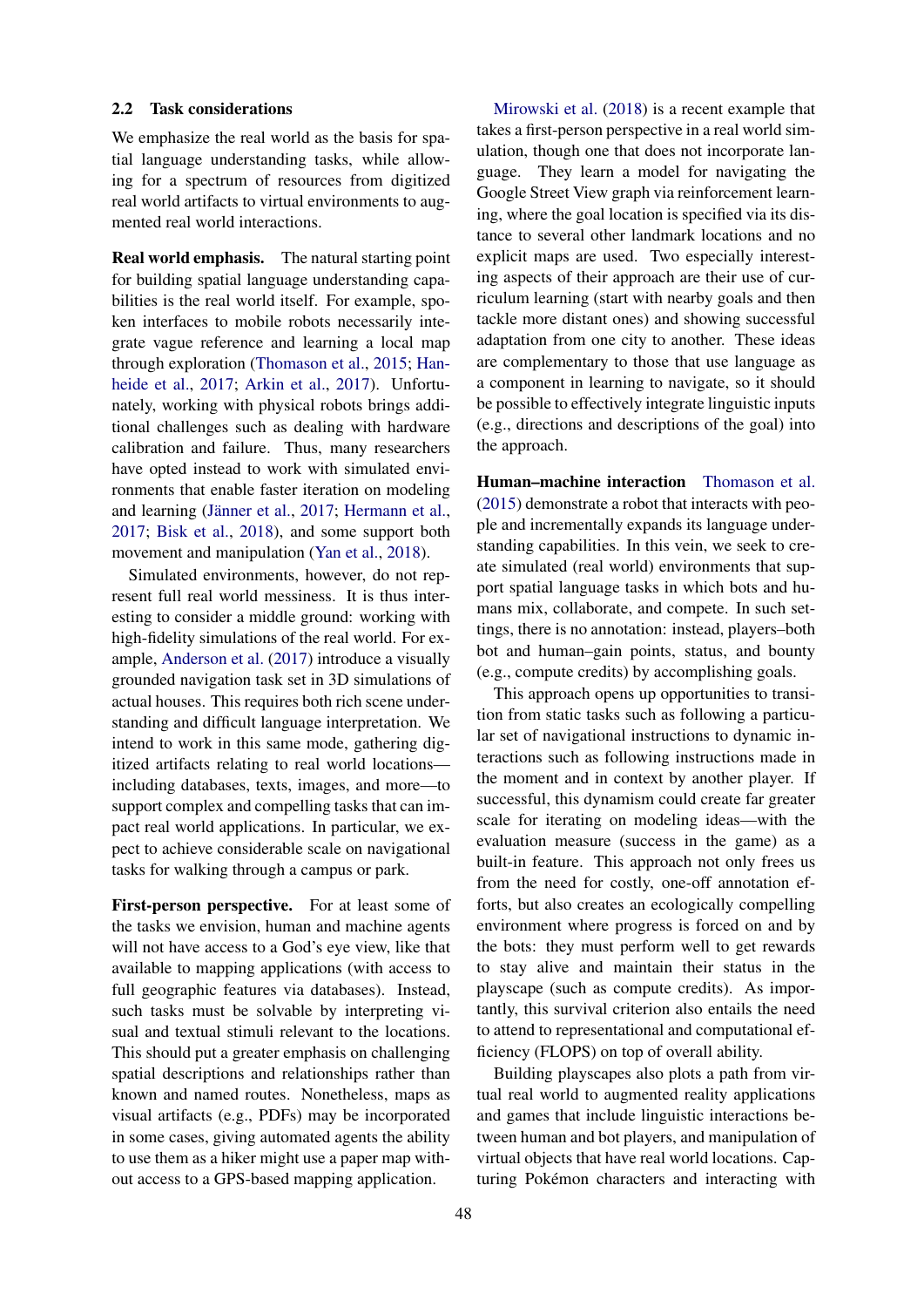gyms in Pokémon Go are examples of such manipulations.

## 3 Tasks

Our focus on real world spatial language artifacts provides a natural and mutually reinforcing progression from points to paths to playscapes.

Points Scene understanding—building a model for a point in space—is the bedrock of real world spatial language tasks. We must be able to observe and describe visible objects and the spatial relationships between them. Before addressing paths and navigation tasks, we can make considerable progress by improving our data and modeling for spatial relations in tasks like image segmentation and image captioning (Hall et al., 2011; Hürlimann and Bos, 2016), grounding referential expressions (Kazemzadeh et al., 2014; Mao et al., 2016; Hu et al., 2017), relative positioning of objects (Kitaev and Klein, 2017) and image geolocation (Hays and Efros, 2008; Zamir et al., 2016). We will create collaborative image identification and description tasks that emphasize spatial relations and geographically salient landmarks.

There has also been much work on annotating and calculating spatial relations in text (Pustejovsky et al., 2015; Pustejovsky, 2017), resolving toponyms (Leidner, 2007; DeLozier et al., 2015), and text geolocation (Wing and Baldridge, 2014; Rahimi et al., 2017). There are further opportunities for building or exploiting annotations on spatially focused texts—e.g., identifying vague regions (DeLozier et al., 2016) or writing a WikiVoyage page for a city given all available information in Wikipedia, akin to Liu et al. (2018).

Most importantly, the extensive mappings we have between texts and images and their corresponding locations motivate a focus on simulations of the real world. Learning spatial relations within massive amounts of images and texts can serve as a pretraining step to building components of models that solve real world navigation tasks.

Paths Understanding salient features and spatial relations in images and text naturally extends into navigation tasks that connect such points. To avoid biases, we will create navigation challenges through several different means, with an emphasis on domains that require a mix of named features, salient landmarks, and general features that necessitate relational, imprecise reference.

*Harvesting and extending:* There are numerous, extensive walking tours of public spaces. For example, universities typically provide self-guided campus tours that include text, images, and maps. Considerable work is required to standardize the specification and formatting of the tours, organize the associated artifacts (such as pictures), and convert the analog paths to digital ones (or create them) so that they could be used in experiments.

*Descriptions to paths:* In other cases, we have human descriptions of journeys in resources like WikiVoyage, such as from airports to city centers or how to get into Grand Canyon by car from different directions. We can have multiple people follow the directions in a resource like Google Street View to establish both ground truth and capture variation in human performance.

*Paths to descriptions:* Many volunteers on OpenStreetMaps produce GPS traces,<sup>2</sup> and we can elicit navigational instructions covering them.

*Points to paths and descriptions:* Given points, we can generate random paths, elicit navigational instructions for them, and then have others generate paths following instructions. This setup does not depend on existing data and gives more control over variables such as the number of points, length of the descriptions, and more. It can also tie into existing point-based data, such as the Google Landmarks, $3$  so that point and path models that reinforce each other can be explored.

This is the strategy we are beginning with: focusing on collecting navigational instructions in city centers, resorts and college campuses for itineraries that include three to ten points of interest. Itineraries will be generated both by sampling paths connecting waypoints drawn from gazeeteers and Wikipedia and by generating travel itineraries from real world trips (Friggstad et al., 2018). We will collect instructions given both by people who are physically on the ground as well as others visiting the points virtually via Google Street View. We expect that this effort will go through several iterations as we discover the pain points and better understand which approaches work best.

Playscapes Collecting datasets with paths and corresponding navigation instructions can provide a valuable source for learning and evalu-

<sup>2</sup>https://www.openstreetmap.org/traces

<sup>3</sup>https://research.googleblog.com/2018/ 03/google-landmarks-new-dataset-and.html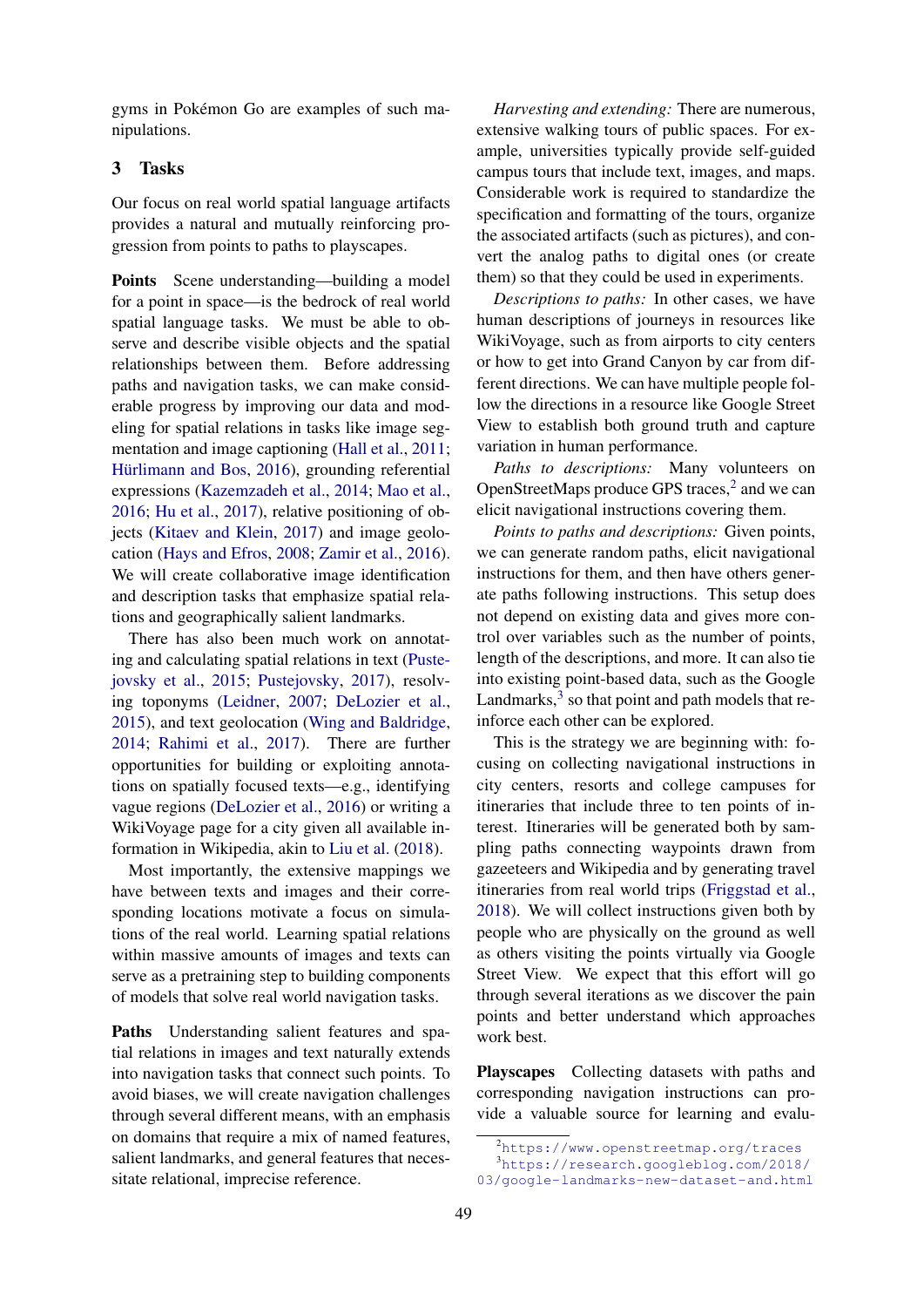ating models. The HCRC MapTask (Anderson et al., 1991) is a launching-off point for creating collaborative games where participants help each other complete a virtual road rally. This naturally extends the path-oriented efforts discussed above, but mixes in collaboration and competition while providing motivation through in-game rewards (e.g., status, points, and compute credits). Such games could take a variety of forms: one possibility is to provide a series of waypoints drawn from a WikiVoyage page to one player who then uses the page and resources like Google Street View to write instructions. Another player (or players) must then follow the instructions and possibly solve additional puzzles or tasks along the way.

It would be even more powerful to create online, persistent games in which human and bot players need to understand multi-step natural language cues in order to find target locations and accomplish other in-game objectives. This moves us from creating datasets to establishing ecologically interesting playscapes, such as ones in which bots must solve navigation tasks in order to gain the rewards needed for their survival.

Here we focus on spatial motion and relations necessary for navigation and scene understanding. By embedding our tasks and playscapes in digitized versions of the real world, however, we provide a natural launching-off point for eventually adding manipulation via augmented reality applications. The recently released Google Maps gaming  $API<sup>4</sup>$  can be a significant enabling technology for creating such playscapes. A tantalizing prospect would be to create games akin to Ingress and Pokémon Go that furthermore involve language. The key would be to design them to be relevant, compelling and fun while ensuring privacy and safety.

Gamification also makes the playscape more compelling and fun for human participants. It gives a reason for participants to engage more with with other players and negotiate the spatial environment to achieve their in-game goals. We will likely assign asymmetric capabilities for both human and machine players. That is, players will take on different roles with different abilities e.g., some could be scouts who have a wider range of (augmented) perception, while others could be

manipulators who can acquire objects and solve puzzles requiring interaction with virtual objects at game-relevant real world locations. Machine agents could play many different roles, such as fast virtual scouts, helpful carriers of virtual objects, and translators who help interactions between human players who speak different languages. Such an environment should also provide a rich substrate for exploring approaches that incorporate pragmatic inference for giving and following instructions (Fried et al., 2018).

In designing such playscapes, we will avoid violent themes and combatitive gameplay. Instead, we seek to design them in the mold of colloborative board games like Forbidden Island. Players may still compete for overall higher individual rankings with respect to status and points, but we envision that they will do this by individually contributing to collaborative group efforts.

## 4 Conclusion

We seek to create large-scale datasets that thread together tasks that present challenges from points to paths and ultimately provide the basis upon which we create playscapes that incorporate real world data and interactions. The annotations for these will be in the form of language and behaviors rather than detailed formal linguistic representations. However, we believe it is likely that successful models will avail themselves of structured information around ideas like reference frames, structural biases in planning and navigation, and more. We also would welcome additional layers of analysis on the data we release.

In sum, we seek to produce richly associated data that ties text and images to locations at local, global, and scene-level resolutions. We hope to get feedback from the community and build collaborations as we begin this endeavor.

#### Acknowledgments

We thank Igor Karpov, Slav Petrov, Michael Ringgaard, Chris Waterson, David Weiss and the anonymous reviewers for their valuable feedback.

#### References

<sup>4</sup>https://developers.google.com/maps/ gaming/

A Anderson, M Bader, E Bard, E Boyle, G. M Doherty, S Garrod, S Isard, J Kowtko, J McAllister, J Miller, C Sotillo, H. S. Thompson, and R. Weinert. 1991. The HCRC Map Task Corpus. *Language and Speech*, 34:351–366.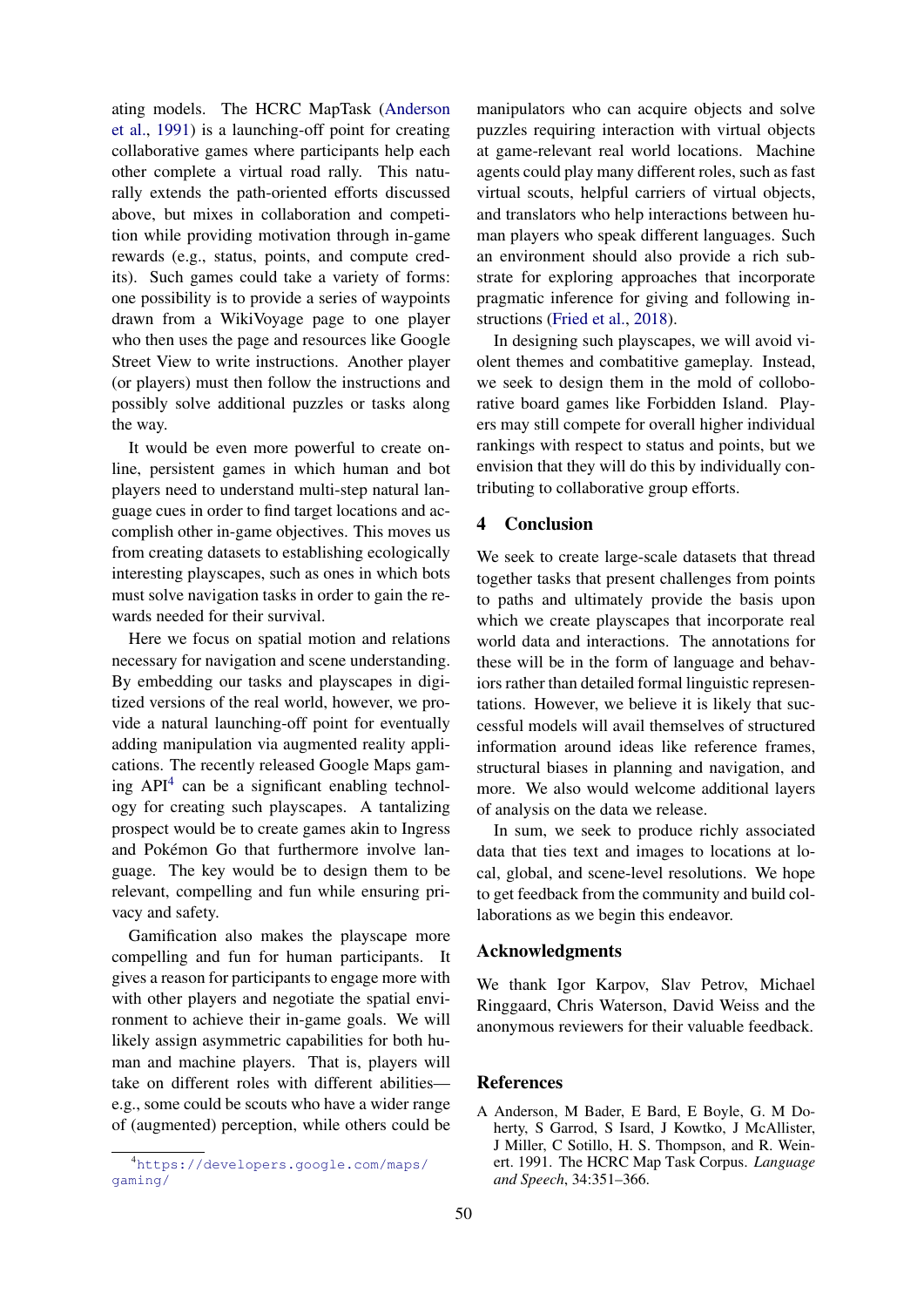- Peter Anderson, Qi Wu, Damien Teney, Jake Bruce, Mark Johnson, Niko Sünderhauf, Ian D. Reid, Stephen Gould, and Anton van den Hengel. 2017. Vision-and-language navigation: Interpreting visually-grounded navigation instructions in real environments. *CoRR*, abs/1711.07280.
- Jacob Arkin, Matthew R. Walter, Adrian Boteanu, Michael E. Napoli, Harel Biggie, Hadas Kress-Gazit, and Thomas M. Howard. 2017. Contextual awareness: Understanding monologic natural language instructions for autonomous robots. In *Proceedings of the IEEE International Symposium on Robot and Human Interactive Communication (RO-MAN)*.
- Yoav Artzi and Luke Zettlemoyer. 2013. Weakly supervised learning of semantic parsers for mapping instructions to actions. *Transactions of the Association for Computational Linguistics*, 1(1):49–62.
- Benjamin K. Bergen, Shane Lindsay, Teenie Matlock, and Srini Narayanan. 2010. Spatial and linguistic aspects of visual imagery in sentence comprehension. *Cognitive Science*, 31(5):733–764.
- Yonatan Bisk, Kevin Shih, Yejin Choi, and Daniel Marcu. 2018. Learning interpretable spatial operations in a rich 3d blocks world. In *Proceedings of the Thirty-Second Conference on Artificial Intelligence (AAAI-18)*, New Orleans, USA.
- C. Cadena, L. Carlone, H. Carrillo, Y. Latif, D. Scaramuzza, J. Neira, I. Reid, and J. J. Leonard. 2016. Past, present, and future of simultaneous localization and mapping: Toward the robust-perception age. *IEEE Transactions on Robotics*, 32(6):1309–1332.
- Nancy Chang, Russell Lee-Goldman, and Michael Tseng. 2016. Linguistic wisdom from the crowd. In *Crowdsourcing Breakthroughs for Language Technology Applications*.
- David L. Chen and Raymond J. Mooney. 2011. Learning to interpret natural language navigation instructions from observations. In *Proceedings of the 25th AAAI Conference on Artificial Intelligence (AAAI-2011)*, San Francisco, CA, USA.
- Fabian Chersi and Neil Burgess. 2015. The cognitive architecture of spatial navigation: Hippocampal and striatal contributions. *Neuron*, 88(1):64 – 77.
- Council of European Union. 2016. Regulation (EU) 2016/679 of the European Parliament and of the Council of 27 April 2016 on the protection of natural persons with regard to the processing of personal data and on the free movement of such data, and repealing Directive 95/46/EC (General Data Protection Regulation). *Official Journal of the European Union*, L119:1–88.
- Grant DeLozier, Jason Baldridge, and Loretta London. 2015. Gazetteer-independent toponym resolution using geographic word profiles.
- Grant DeLozier, Ben Wing, Jason Baldridge, and Scott Nesbit. 2016. Creating a novel geolocation corpus from historical texts. In *Proceedings of the 10th Linguistic Annotation Workshop held in conjunction with ACL 2016 (LAW-X 2016)*, pages 188– 198, Berlin, Germany. Association for Computational Linguistics.
- Daniel Fried, Jacob Andreas, and Dan Klein. 2018. Unified pragmatic models for generating and following instructions. In *Proceedings of NAACL-HLT 2018*.
- Zachary Friggstad, Sreenivas Gollapudi, Kostas Kollias, Tamas Sarlos, Chaitanya Swamy, and Andrew Tomkins. 2018. Orienteering algorithms for generating travel itineraries. In *International Conference on Web Search and Data Mining (WSDM)*.
- Christina Funk, Michael Tseng, Ravindran Rajakumar, and Linne Ha. 2018. Community-driven crowdsourcing: Data collection with local developers. In *Proceedings of the 11th Language Resources and Evaluation Conference (LREC)*, Miyazaki, Japan.
- Mark Hall, Philip D Smart, and Christopher Jones. 2011. Interpreting spatial language in image captions. *Cognitive processing*, 12:67–94.
- Marc Hanheide, Moritz Gbelbecker, Graham S. Horn, Andrzej Pronobis, Kristoffer Sj, Alper Aydemir, Patric Jensfelt, Charles Gretton, Richard Dearden, Miroslav Janicek, Hendrik Zender, Geert-Jan Kruijff, Nick Hawes, and Jeremy L. Wyatt. 2017. Robot task planning and explanation in open and uncertain worlds. *Artificial Intelligence*, 247:119 – 150. Special Issue on AI and Robotics.
- James Hays and Alexei A. Efros. 2008. IM2GPS: estimating geographic information from a single image. In *2008 IEEE Computer Society Conference on Computer Vision and Pattern Recognition (CVPR 2008), 24-26 June 2008, Anchorage, Alaska, USA*.
- Karl Moritz Hermann, Felix Hill, Simon Green, Fumin Wang, Ryan Faulkner, Hubert Soyer, David Szepesvari, Wojciech Marian Czarnecki, Max Jaderberg, Denis Teplyashin, Marcus Wainwright, Chris Apps, Demis Hassabis, and Phil Blunsom. 2017. Grounded language learning in a simulated 3d world. *CoRR*, abs/1706.06551.
- Ronghang Hu, Marcus Rohrbach, Jacob Andreas, Trevor Darrell, and Kate Saenko. 2017. Modeling relationships in referential expressions with compositional modular networks. In *2017 IEEE Conference on Computer Vision and Pattern Recognition (CVPR)*, pages 4418–4427. IEEE.
- Manuela Hürlimann and Johan Bos. 2016. Combining lexical and spatial knowledge to predict spatial relations between objects in images. In *Proceedings of the 5th Workshop on Vision and Language*, pages 10–18, Berlin, Germany. Association for Computational Linguistics.